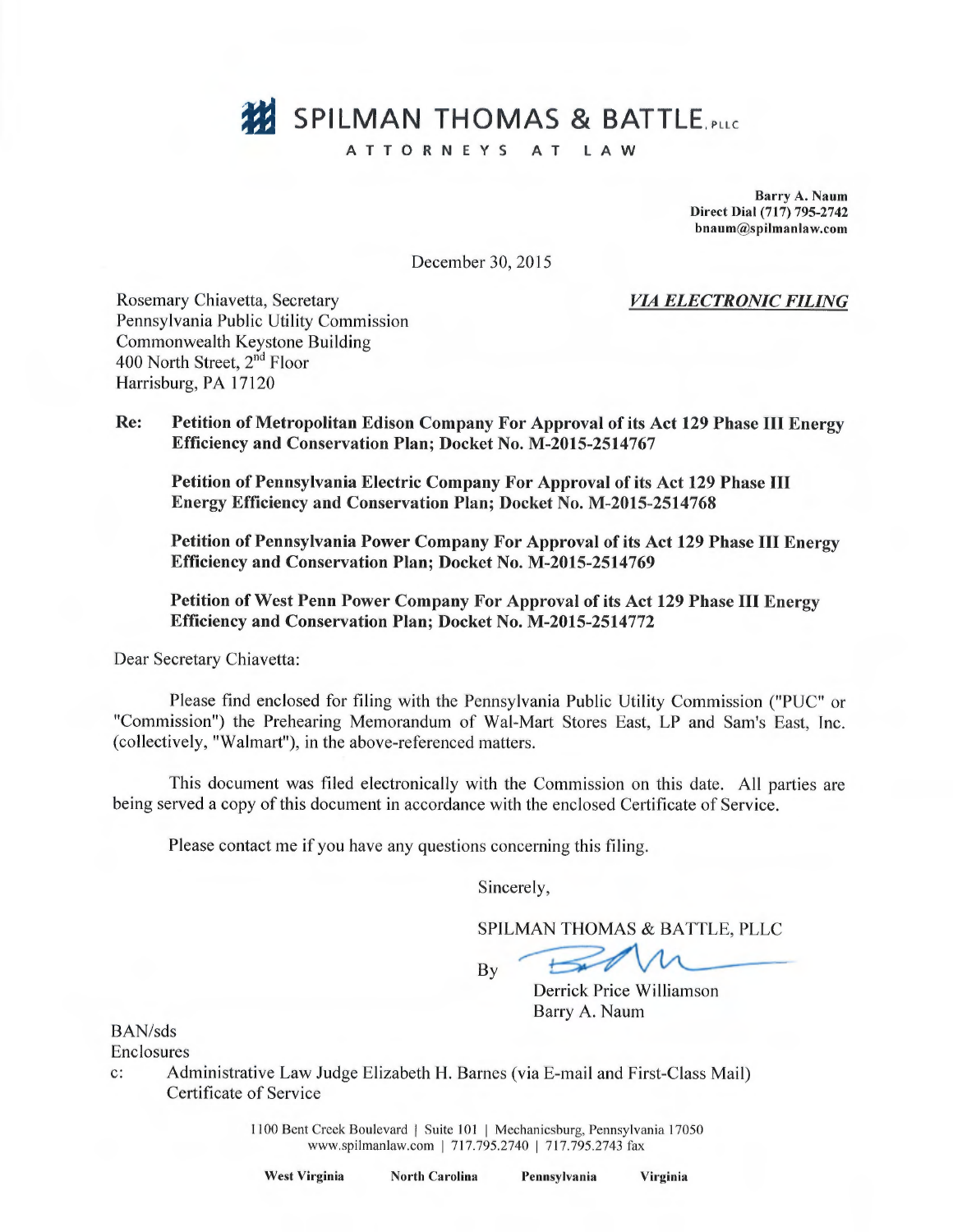### BEFORE THE PENNSYLVANIA PUBLIC UTILITY COMMISSION

| Petition of Metropolitan Edison Company        |                |                           |
|------------------------------------------------|----------------|---------------------------|
| For Approval of its Act 129 Phase III          |                | Docket No. M-2015-2514767 |
| Energy Efficiency and Conservation Plan        |                |                           |
| Petition of Pennsylvania Electric Company      | $\ddot{\cdot}$ |                           |
| For Approval of its Act 129 Phase III          |                | Docket No. M-2015-2514768 |
| Energy Efficiency and Conservation Plan        | $\cdot$        |                           |
| Petition of Pennsylvania Power Company         |                |                           |
| For Approval of its Act 129 Phase III          |                | Docket No. M-2015-2514769 |
| Energy Efficiency and Conservation Plan        |                |                           |
| Petition of West Penn Power Company            |                |                           |
| For Approval of its Act 129 Phase III          |                | Docket No. M-2015-2514772 |
| <b>Energy Efficiency and Conservation Plan</b> |                |                           |

#### CERTIFICATE OF SERVICE

I hereby certify that I have this day served a true copy of the foregoing document upon the following parties to this proceeding in accordance with the requirements of 52 Pa. Code  $\S$  1.54

(relating to service by participant).

# VIA E-MAIL & FIRST-CLASS MAIL

John L. Munsch, Esquire FirstEnergy Service Company 800 Cabin Hill Drive Greensburg, PA 15601 jmunsch@firstenergycorp.com

Kathy J. Kolich, Esquire Kolich & Associates, LLC 1521 Hightower Drive Uniontown, OH 44685 kjklaw@yahoo.com

Johnnie H. Simms, Esquire Bureau of Investigation & Enforcement Pennsylvania Public Utility Commission 400 North Street, 2<sup>nd</sup> Floor P.O. Box 3265 Harrisburg, PA 17105-3265 josimms@pa.gov

Darryl Lawrence, Esquire Christy M. Appleby, Esquire Office of Consumer Advocate 5<sup>th</sup> Floor, Forum Place 555 Walnut Street Harrisburg, PA 17101 dlawrence@paoca.org cappleby@paoca.org

Elizabeth Rose Triscari, Esquire Office of Small Business Advocate Commerce Building, Suite 1102 300 North Second Street Harrisburg, PA 17101 etriscari@pa.gov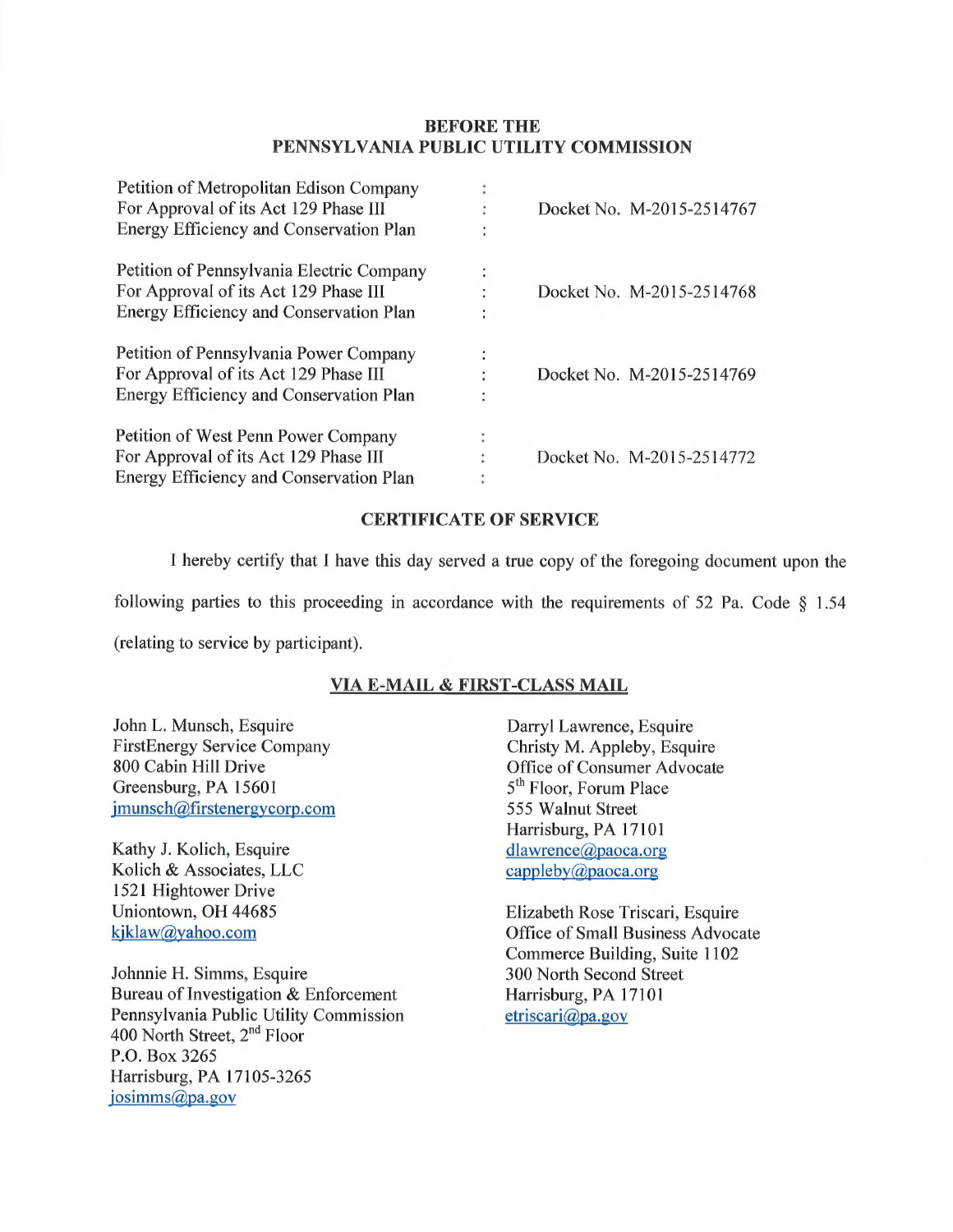Certificate of Service Docket Nos. M-2015-2514767, et al. Page 2

Susan E. Bruce, Esquire Charis Mincavage, Esquire Vasiliki Karandrikas, Esquire Teresa K. Schmittberger, Esquire McNees Wallace & Nurick LLC 100 Pine Street P.O. Box 1166 Harrisburg, PA 17108-1166 sbruce@mwn.com cmincavage@mwn.com vkarandrikas@mwn.com tschmittberger@mwn.com

Thomas J. Sniscak, Esquire William E. Lehman, Esquire Hawke McKeon & Sniscak LLP 100 North Tenth Street Harrisburg, PA 17101 tjsniscak@hmslegal.com welehman@hmslegal.com

Patrick M. Cicero, Esquire Joline Price, Esquire Elizabeth R. Marx, Esquire Pennsylvania Utility Law Project 118 Locust Street Harrisburg, PA 17101 pulp@palegalaid.net

Barry A. Naum

Dated: December 30, 2015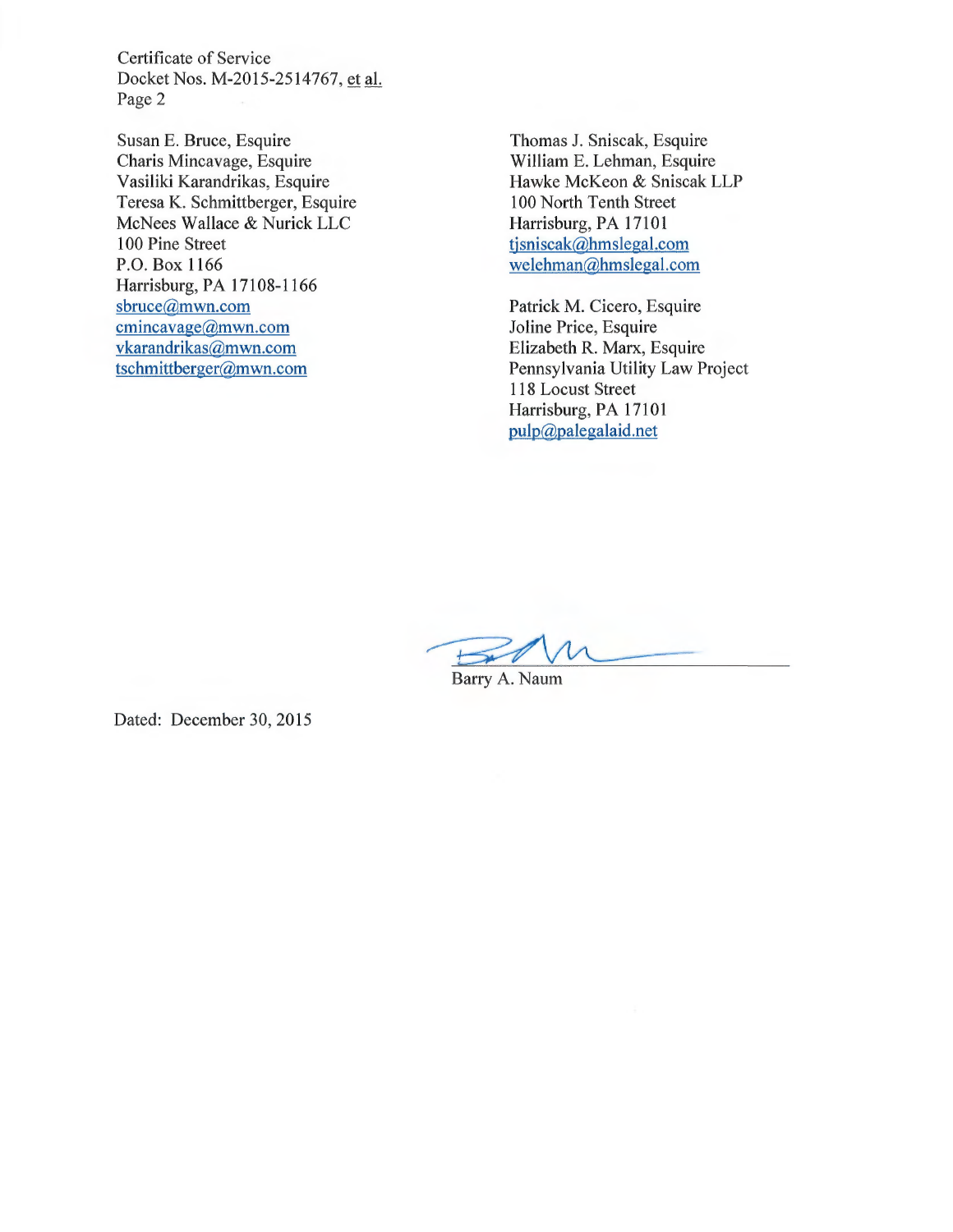#### BEFORE THE PENNSYLVANIA PUBLIC UTILITY COMMISSION

|                      | Docket No. M-2015-2514767 |
|----------------------|---------------------------|
| ٠                    |                           |
| $\ddot{\cdot}$       |                           |
| ٠                    | Docket No. M-2015-2514768 |
| ÷                    |                           |
| $\ddot{\phantom{a}}$ |                           |
|                      | Docket No. M-2015-2514769 |
| $\bullet$            |                           |
|                      |                           |
|                      | Docket No. M-2015-2514772 |
|                      |                           |
|                      |                           |

## PREHEARING CONFERENCE MEMORANDUM OF WAL-MART STORES EAST, LP AND SAM'S EAST, INC.

Pursuant to the Prehearing Conference Order issued on December 18, 2015, by Administrative Law Judge ("ALJ") Elizabeth H. Barnes, Wal-Mart Stores East, LP and Sam's East, Inc. (collectively, "Walmart"), hereby submit this Prehearing Conference Memorandum in the abovecaptioned proceedings.

## I. HISTORY OF THE PROCEEDINGS

On November 23, 2015, FirstEnergy Corp. ("FirstEnergy"), on behalf of Metropolitan Edison Company ("Met-Ed"), Pennsylvania Electric Company ("Penelec"), Pennsylvania Power Company ("Penn Power") and West Penn Power Company ("West Penn") (collectively, "Companies"), filed with the Pennsylvania Public Utility Commission ("PUC" or "Commission") Petitions for approval of the Companies' Phase III Energy Efficiency and Conservation ("EE&C") Plans ("Phase III Plans" or "Plans"), pursuant to the requirements of Act 129 of 2008, 66 Pa. C.S. § 2806.1 ("Act 129") and the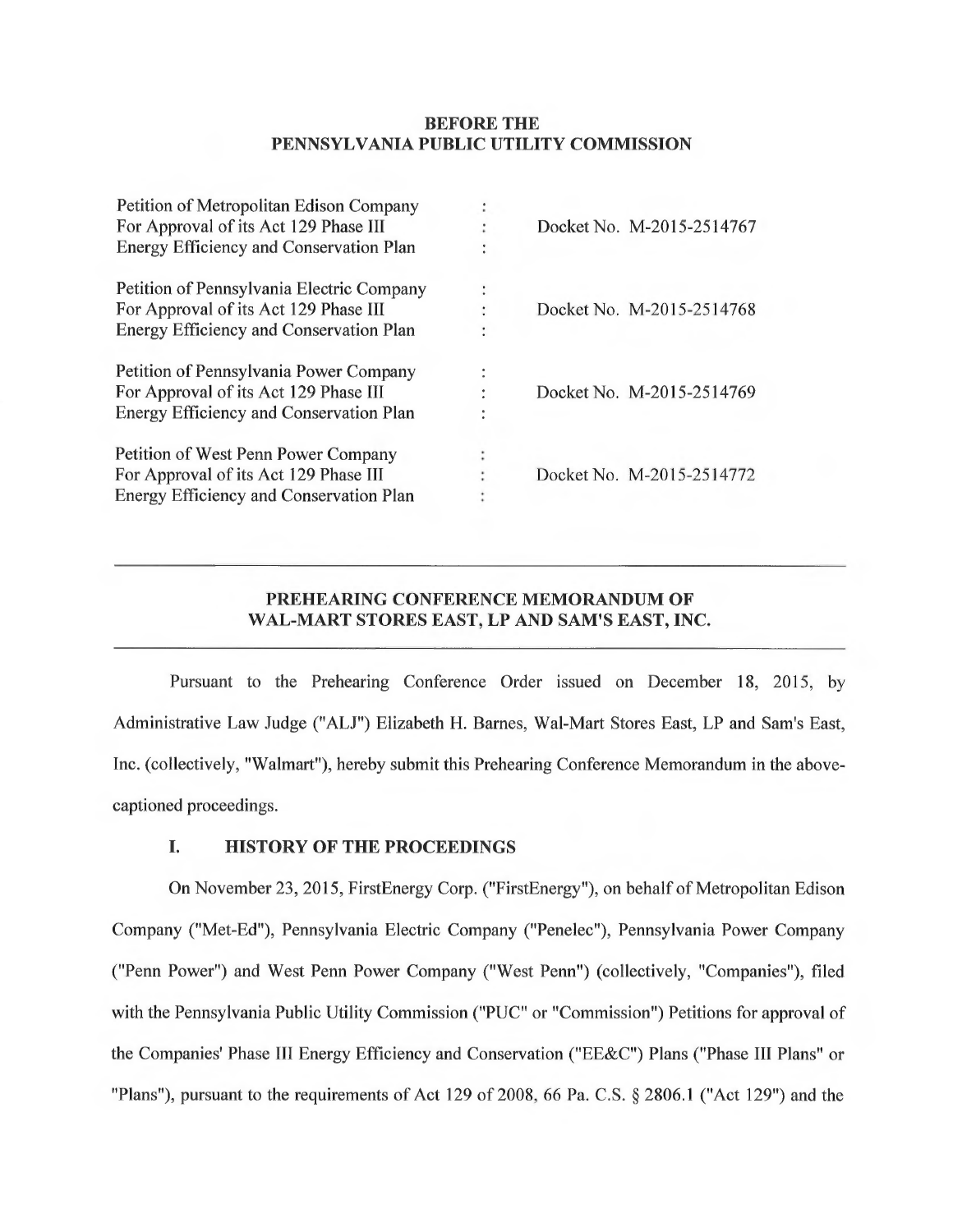PUC's Implementation Order entered on June 11, 2015, at Docket No. M-2014-2424864. On December 30, 2015, Walmart filed a Petition to Intervene to participate in these proceedings. A description of Walmart is set forth in its Petition to Intervene.

#### II. REPRESENTATION AND SERVICE CONTACT

Walmart is represented by counsel with contact information as follows:

Derrick Price Williamson Barry A. Naum SPILMAN THOMAS & BATTLE, PLLC 1100 Bent Creek Boulevard, Suite 101 Mechanicsburg, PA 17050 Phone: (717) 795-2740 Fax: (717) 795-2743 dwilliamson@spilmanlaw.com bnaum@spilmanlaw.com

#### III. ANTICIPATED ISSUES

Walmart is still evaluating the Companies' Phase III Plans and anticipates being informed by the record created in these cases. At this preliminary stage, however, Walmart plans to pay careful attention to the issue of whether the Phase III Plans will ensure and affirm Walmart's flexibility of participation and preserve choices between various state and regional energy efficiency and demand response programs. Walmart anticipates pursuing this issue during these proceedings and reserves the right to raise further issues and to respond to all matters raised by other parties.

#### IV. PROPOSED WITNESSES AND EVIDENCE

Walmart is still in the process of evaluating whether it will sponsor testimony in these proceedings. In the event Walmart decides to sponsor testimony, Walmart will promptly inform parties and the ALJ of its witness(es) and topics of testimony. Walmart, however, reserves the right to participate in these proceedings and adduce evidence through the submission of discovery, crossexamination of other parties' witnesses, and the submission of briefs, exceptions and reply exceptions, if necessary.